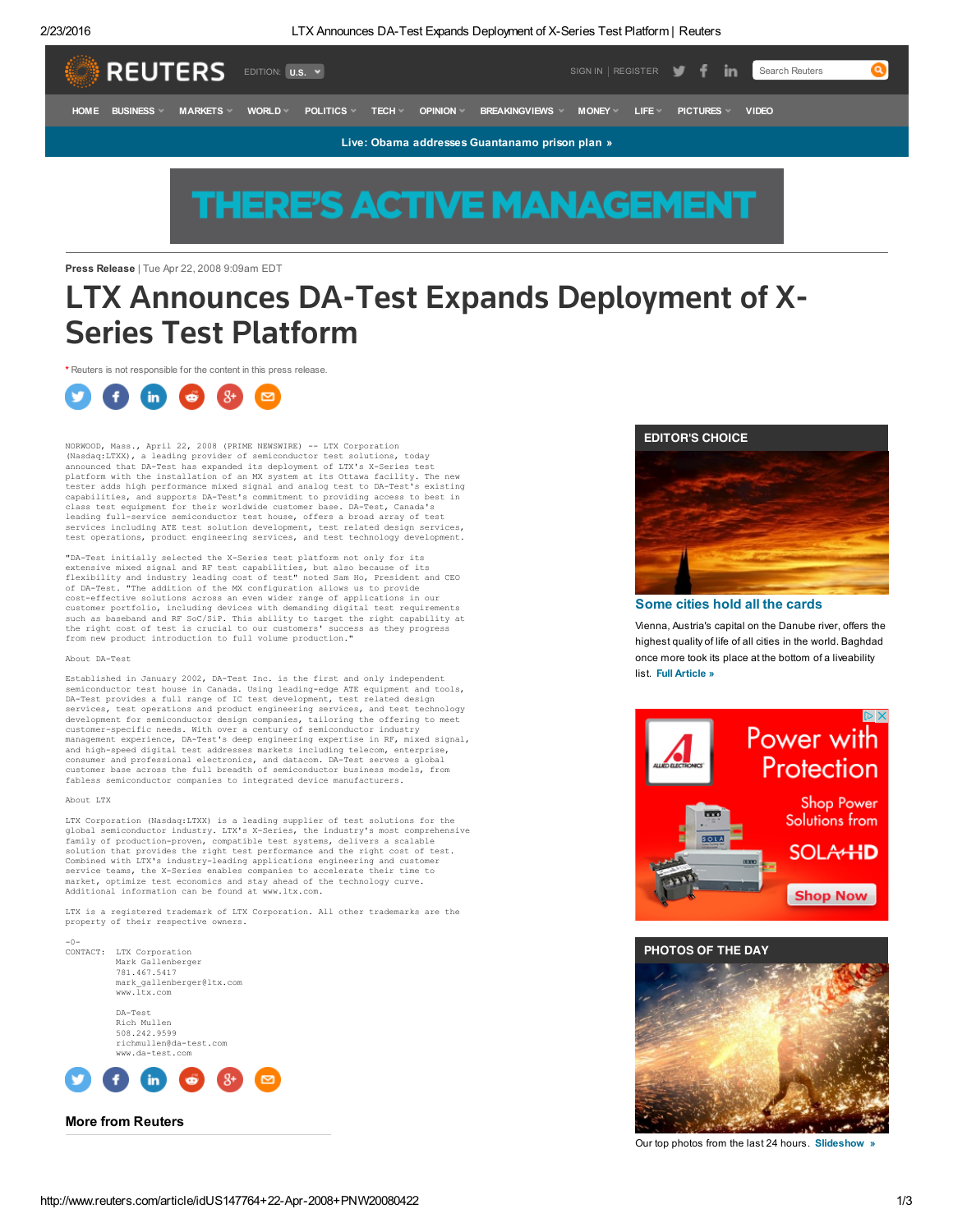### 2/23/2016 LTX Announces DA-Test Expands Deployment of X-Series Test Platform | Reuters

- China warns U.S. of 'serious [consequences'](http://www.reuters.com/article/us-usa-diplomacy-congress-china-idUSKCN0VP0SG) over Washington plaza name | 16 Feb
- Hundreds of migrants cut through [Hungary's](http://www.reuters.com/article/us-europe-migrants-hungary-fence-idUSKCN0VV1ES) border fence over past days | 22 Feb
- The cheap, brutally effective [medieval](http://blogs.reuters.com/great-debate/2016/02/10/the-cheap-brutally-effective-medieval-tactic-shaping-the-syrian-civil-war/) tactic shaping the Syrian civil war  $10$  Feb
- [Veterans](http://www.reuters.com/article/us-ceraweek-glut-idUSKCN0VV0O2) of 1980s oil glut say this price slump, too, will last | 22 Feb
- What makes just 16 [missiles](http://blogs.reuters.com/great-debate/2016/02/19/what-makes-just-16-missiles-such-a-deadly-threat-in-the-south-china-sea/) such a deadly threat in the South China Sea | 19 Feb
- North Korea satellite [tumbling](http://www.reuters.com/article/us-northkorea-satellite-idUSKCN0VR2R3) in orbit again: U.S. sources | 18 Feb
- The 'great engine game' behind new [Boeing](http://www.reuters.com/article/us-singapore-airshow-engines-insight-idUSKCN0VS204) jet project | 19 Feb
- Hundreds of millions of Islamic State funds [destroyed](http://www.reuters.com/article/us-mideast-crisis-islamicstate-cash-idUSKCN0VQ2FJ) in air strikes: U.S. | 17 Feb
- [Millennials](http://www.reuters.com/article/us-autos-toyota-millennials-idUSKCN0VI295) are shifting car ownership model; ask Toyota | 9 Feb
- McCain presses U.S. Air Force, [Pentagon](http://www.reuters.com/article/us-usa-space-russia-idUSKCN0VJ2LT) over Russian engines | 10 Feb

### From The Web [Sponsored](http://popup.taboola.com/en/?template=colorbox&taboola_utm_source=reuters-reuters&taboola_utm_medium=bytaboola&taboola_utm_content=thumbs-2r:below-main-column:) Links by [Taboola](http://popup.taboola.com/en/?template=colorbox&taboola_utm_source=reuters-reuters&taboola_utm_medium=bytaboola&taboola_utm_content=thumbs-2r:below-main-column:)



Harry's **The Contract Contract Contract Contract Contract Contract Contract Contract Contract Contract Contract Contract Contract Contract Contract Contract Contract Contract Contract Contract Contract Contract Contract Co** The Orange Razor That's Changing An Industry



Best of Toronto | Chef's Plate Grammarly Skip the grocery store and cook like a pro with Chef's Plate!



"Brightest Flashlight Ever" is Selling Like Crazy



New Grammar App Can Help You Succeed at Work



Don't Sign Up for Online Dating Before Reading This...



World's Scariest Bridges Revealed In Stomach Churning… Time To Break

## **REUTERS WHITE HOUSE RUN ★** Build the perfect candidate.

Now available for iPhone

 $\sqrt{(?)}$  $\sqrt{(?)}$  $\sqrt{(?)}$ 

• From crowdfunding to IPO Equities.com

Weekly update on the financial markets

Expert financial and political views on Latin

Get the latest Market Views from the experts

Top 10 reasons to invest in income

Sponsored Financial Content

**MarketViews** 

 $MarketVi$ ey

MarketViews

America MarketViews



Ever thought you could win the presidency? [Download](https://itunes.apple.com/us/app/white-house-run/id1077919545) Now »

### TRENDING ON REUTERS

| <b>Kurdish special forces rescue Swedish</b><br>girl from Islamic State             |  |
|-------------------------------------------------------------------------------------|--|
| Wall Street drops as oil prices slide                                               |  |
| As U.S. shale sinks, pipeline fight sends<br>woes downstream                        |  |
| <b>British nurse who recovered from Ebola</b><br>back in hospital                   |  |
| U.S. government, Apple take encryption<br>case to court of public opinion   L VIDEO |  |

#### ■[\(?\)](http://www.dianomi.com/cms/register-interest/?utm_source=network&utm_medium=smartad_sponsor_link) Sponsored Financial Content

From crowdfunding to IPO Equities.com

Top 10 reasons to invest in income **MarketViews** 

Weekly update on the financial markets MarketView

Get the latest Market Views from the experts **MarketViews** 

Expert financial and political views on Latin America MarketViews

### SPONSORED TOPICS

- 1. Reverse Mortgage [Calculator](http://search2.media.net/Reverse_Mortgage_Calculator.cfm?&vsid=992437450478668&vi=1456242150838220762&dytm=1456242151654&rtbsd=6&verid=111299&hvsid=00001456242151260035122047866798&upk=1456242151.19156&sttm=1456242151260&=&kp=1&kbc=1200798881&kt=244&ki=24404760&ktd=228698452262912&kbc2=||l=1016||&fdkt=244&fp=663ebxYAjC4RisuJH4VORPGU2IkfkufmI%2Bpcy7iwB7BE3CoOrcGfyQkZP%2B8HPwLWIJvjZoyGG7HCyYwyGoSGKEDauGQA%2F6P6wg1bJ8PgFqqYL33%2FXI%2B5RQ%3D%3D&c=1LWbGuIR3I1EiQTBKV2E3Q&cme=j2dULSOmZFXVmtwwMko4eZmCfY4h82O2pq4Hfd4alIdH1QQJKA6%2BahvRVHxTRCxz1td3Q1NeGAoKryhpkVhysyJMggsoJiFlDQQe3eg33qxQRfSET4pDpQdUYm7iaOcFZ7wM8Wxerx5hFDu9zIFhHJJi6vGte5jI41c4poh099sHPWbJk4wB%2BaLmkbHkbKk3%7C%7CNDHRnZ9Gz3KXlI%2Bi9OnZqQ%3D%3D%7C5gDUJdTGiJzedmq9hanWYg%3D%3D%7CN7fu2vKt8%2Fs%3D%7CFcl4VLL%2BIaKov1aQQ4rz0DPXnfOLjJdi4LI%2FnIV56IKYhkmCMocMYzJ8QWXAfzTZZsUWuTse5MLE%2BdP0VHbj4%2FqP9wPjbQGGmuiqodiXjgMucqT0xIuiZA%3D%3D%7CsRBSg3CPSiQ%3D%7CuuLXFu0BM%2FnDUO8JSzJAGblAGflH9T284xgMFan9uk8MieT3mwsGzA%3D%3D%7C&cid=8CUG1D56B&crid=133993882&size=300x250&lpid=&tsid=1&ksu=135&chid=&https=0&extKwds=0&kwdsMaxTm=400&ugd=4&maxProviderPixel=&rms=1456242152&&abpl=2)
- 2. 10 Best [Income](http://search2.media.net/10_Best_Income_Funds.cfm?&vsid=992437450478668&vi=1456242150838220762&dytm=1456242151654&rtbsd=6&verid=111299&hvsid=00001456242151260035122047866798&upk=1456242151.19156&sttm=1456242151260&=&tdAdd[]=%7C%40%7Cabp%3A3%3A2&kp=2&kbc=1200798881&kt=244&ki=321804436&ktd=228698452262912&kbc2=||l=1016||&fdkt=244&fp=663ebxYAjC4RisuJH4VORPGU2IkfkufmI%2Bpcy7iwB7BE3CoOrcGfyQkZP%2B8HPwLWIJvjZoyGG7HCyYwyGoSGKEDauGQA%2F6P6wg1bJ8PgFqqYL33%2FXI%2B5RQ%3D%3D&c=1LWbGuIR3I1EiQTBKV2E3Q&cme=j2dULSOmZFXVmtwwMko4eZmCfY4h82O2pq4Hfd4alIdH1QQJKA6%2BahvRVHxTRCxz1td3Q1NeGAoKryhpkVhysyJMggsoJiFlDQQe3eg33qxQRfSET4pDpQdUYm7iaOcFZ7wM8Wxerx5hFDu9zIFhHJJi6vGte5jI41c4poh099sHPWbJk4wB%2BaLmkbHkbKk3%7C%7CNDHRnZ9Gz3KXlI%2Bi9OnZqQ%3D%3D%7C5gDUJdTGiJzedmq9hanWYg%3D%3D%7CN7fu2vKt8%2Fs%3D%7CFcl4VLL%2BIaKov1aQQ4rz0DPXnfOLjJdi4LI%2FnIV56IKYhkmCMocMYzJ8QWXAfzTZZsUWuTse5MLE%2BdP0VHbj4%2FqP9wPjbQGGmuiqodiXjgMucqT0xIuiZA%3D%3D%7CsRBSg3CPSiQ%3D%7CuuLXFu0BM%2FnDUO8JSzJAGblAGflH9T284xgMFan9uk8MieT3mwsGzA%3D%3D%7C&cid=8CUG1D56B&crid=133993882&size=300x250&lpid=&tsid=1&ksu=135&chid=&https=0&extKwds=0&kwdsMaxTm=400&ugd=4&maxProviderPixel=&rms=1456242152&&abpl=2) Funds
- 3. Best Retirement [Investments](http://search2.media.net/Best_Retirement_Investments.cfm?&vsid=992437450478668&vi=1456242150838220762&dytm=1456242151654&rtbsd=6&verid=111299&hvsid=00001456242151260035122047866798&upk=1456242151.19156&sttm=1456242151260&=&tdAdd[]=%7C%40%7Cabp%3A3%3A2&tdAdd[]=%7C%40%7Cabp%3A3%3A2&kp=3&kbc=1200798881&kt=244&ki=48986873&ktd=228698452262912&kbc2=||l=1016||&fdkt=244&fp=663ebxYAjC4RisuJH4VORPGU2IkfkufmI%2Bpcy7iwB7BE3CoOrcGfyQkZP%2B8HPwLWIJvjZoyGG7HCyYwyGoSGKEDauGQA%2F6P6wg1bJ8PgFqqYL33%2FXI%2B5RQ%3D%3D&c=1LWbGuIR3I1EiQTBKV2E3Q&cme=j2dULSOmZFXVmtwwMko4eZmCfY4h82O2pq4Hfd4alIdH1QQJKA6%2BahvRVHxTRCxz1td3Q1NeGAoKryhpkVhysyJMggsoJiFlDQQe3eg33qxQRfSET4pDpQdUYm7iaOcFZ7wM8Wxerx5hFDu9zIFhHJJi6vGte5jI41c4poh099sHPWbJk4wB%2BaLmkbHkbKk3%7C%7CNDHRnZ9Gz3KXlI%2Bi9OnZqQ%3D%3D%7C5gDUJdTGiJzedmq9hanWYg%3D%3D%7CN7fu2vKt8%2Fs%3D%7CFcl4VLL%2BIaKov1aQQ4rz0DPXnfOLjJdi4LI%2FnIV56IKYhkmCMocMYzJ8QWXAfzTZZsUWuTse5MLE%2BdP0VHbj4%2FqP9wPjbQGGmuiqodiXjgMucqT0xIuiZA%3D%3D%7CsRBSg3CPSiQ%3D%7CuuLXFu0BM%2FnDUO8JSzJAGblAGflH9T284xgMFan9uk8MieT3mwsGzA%3D%3D%7C&cid=8CUG1D56B&crid=133993882&size=300x250&lpid=&tsid=1&ksu=135&chid=&https=0&extKwds=0&kwdsMaxTm=400&ugd=4&maxProviderPixel=&rms=1456242152&&abpl=2)
- 4. [Affordable](http://search2.media.net/Affordable_Luxury_Sedans.cfm?&vsid=992437450478668&vi=1456242150838220762&dytm=1456242151654&rtbsd=6&verid=111299&hvsid=00001456242151260035122047866798&upk=1456242151.19156&sttm=1456242151260&=&tdAdd[]=%7C%40%7Cabp%3A3%3A2&tdAdd[]=%7C%40%7Cabp%3A3%3A2&tdAdd[]=%7C%40%7Cabp%3A3%3A2&kp=4&kbc=1200798881&kt=244&ki=314408846&ktd=228698452262912&kbc2=||l=1016||&fdkt=244&fp=663ebxYAjC4RisuJH4VORPGU2IkfkufmI%2Bpcy7iwB7BE3CoOrcGfyQkZP%2B8HPwLWIJvjZoyGG7HCyYwyGoSGKEDauGQA%2F6P6wg1bJ8PgFqqYL33%2FXI%2B5RQ%3D%3D&c=1LWbGuIR3I1EiQTBKV2E3Q&cme=j2dULSOmZFXVmtwwMko4eZmCfY4h82O2pq4Hfd4alIdH1QQJKA6%2BahvRVHxTRCxz1td3Q1NeGAoKryhpkVhysyJMggsoJiFlDQQe3eg33qxQRfSET4pDpQdUYm7iaOcFZ7wM8Wxerx5hFDu9zIFhHJJi6vGte5jI41c4poh099sHPWbJk4wB%2BaLmkbHkbKk3%7C%7CNDHRnZ9Gz3KXlI%2Bi9OnZqQ%3D%3D%7C5gDUJdTGiJzedmq9hanWYg%3D%3D%7CN7fu2vKt8%2Fs%3D%7CFcl4VLL%2BIaKov1aQQ4rz0DPXnfOLjJdi4LI%2FnIV56IKYhkmCMocMYzJ8QWXAfzTZZsUWuTse5MLE%2BdP0VHbj4%2FqP9wPjbQGGmuiqodiXjgMucqT0xIuiZA%3D%3D%7CsRBSg3CPSiQ%3D%7CuuLXFu0BM%2FnDUO8JSzJAGblAGflH9T284xgMFan9uk8MieT3mwsGzA%3D%3D%7C&cid=8CUG1D56B&crid=133993882&size=300x250&lpid=&tsid=1&ksu=135&chid=&https=0&extKwds=0&kwdsMaxTm=400&ugd=4&maxProviderPixel=&rms=1456242152&&abpl=2) Luxury Sedans
- 5. Debt [Consolidation](http://search2.media.net/Debt_Consolidation_Programs.cfm?&vsid=992437450478668&vi=1456242150838220762&dytm=1456242151654&rtbsd=6&verid=111299&hvsid=00001456242151260035122047866798&upk=1456242151.19156&sttm=1456242151260&=&tdAdd[]=%7C%40%7Cabp%3A3%3A2&tdAdd[]=%7C%40%7Cabp%3A3%3A2&tdAdd[]=%7C%40%7Cabp%3A3%3A2&tdAdd[]=%7C%40%7Cabp%3A3%3A2&kp=5&kbc=1200798881&kt=244&ki=7901982&ktd=228698452262912&kbc2=||l=1016||&fdkt=244&fp=663ebxYAjC4RisuJH4VORPGU2IkfkufmI%2Bpcy7iwB7BE3CoOrcGfyQkZP%2B8HPwLWIJvjZoyGG7HCyYwyGoSGKEDauGQA%2F6P6wg1bJ8PgFqqYL33%2FXI%2B5RQ%3D%3D&c=1LWbGuIR3I1EiQTBKV2E3Q&cme=j2dULSOmZFXVmtwwMko4eZmCfY4h82O2pq4Hfd4alIdH1QQJKA6%2BahvRVHxTRCxz1td3Q1NeGAoKryhpkVhysyJMggsoJiFlDQQe3eg33qxQRfSET4pDpQdUYm7iaOcFZ7wM8Wxerx5hFDu9zIFhHJJi6vGte5jI41c4poh099sHPWbJk4wB%2BaLmkbHkbKk3%7C%7CNDHRnZ9Gz3KXlI%2Bi9OnZqQ%3D%3D%7C5gDUJdTGiJzedmq9hanWYg%3D%3D%7CN7fu2vKt8%2Fs%3D%7CFcl4VLL%2BIaKov1aQQ4rz0DPXnfOLjJdi4LI%2FnIV56IKYhkmCMocMYzJ8QWXAfzTZZsUWuTse5MLE%2BdP0VHbj4%2FqP9wPjbQGGmuiqodiXjgMucqT0xIuiZA%3D%3D%7CsRBSg3CPSiQ%3D%7CuuLXFu0BM%2FnDUO8JSzJAGblAGflH9T284xgMFan9uk8MieT3mwsGzA%3D%3D%7C&cid=8CUG1D56B&crid=133993882&size=300x250&lpid=&tsid=1&ksu=135&chid=&https=0&extKwds=0&kwdsMaxTm=400&ugd=4&maxProviderPixel=&rms=1456242152&&abpl=2) Programs
- 6. Best Retirement [Communities](http://search2.media.net/Best_Retirement_Communities.cfm?&vsid=992437450478668&vi=1456242150838220762&dytm=1456242151654&rtbsd=6&verid=111299&hvsid=00001456242151260035122047866798&upk=1456242151.19156&sttm=1456242151260&=&tdAdd[]=%7C%40%7Cabp%3A3%3A2&tdAdd[]=%7C%40%7Cabp%3A3%3A2&tdAdd[]=%7C%40%7Cabp%3A3%3A2&tdAdd[]=%7C%40%7Cabp%3A3%3A2&tdAdd[]=%7C%40%7Cabp%3A3%3A2&kp=6&kbc=1200798881&kt=244&ki=3487599&ktd=228698452262912&kbc2=||l=1016||&fdkt=244&fp=663ebxYAjC4RisuJH4VORPGU2IkfkufmI%2Bpcy7iwB7BE3CoOrcGfyQkZP%2B8HPwLWIJvjZoyGG7HCyYwyGoSGKEDauGQA%2F6P6wg1bJ8PgFqqYL33%2FXI%2B5RQ%3D%3D&c=1LWbGuIR3I1EiQTBKV2E3Q&cme=j2dULSOmZFXVmtwwMko4eZmCfY4h82O2pq4Hfd4alIdH1QQJKA6%2BahvRVHxTRCxz1td3Q1NeGAoKryhpkVhysyJMggsoJiFlDQQe3eg33qxQRfSET4pDpQdUYm7iaOcFZ7wM8Wxerx5hFDu9zIFhHJJi6vGte5jI41c4poh099sHPWbJk4wB%2BaLmkbHkbKk3%7C%7CNDHRnZ9Gz3KXlI%2Bi9OnZqQ%3D%3D%7C5gDUJdTGiJzedmq9hanWYg%3D%3D%7CN7fu2vKt8%2Fs%3D%7CFcl4VLL%2BIaKov1aQQ4rz0DPXnfOLjJdi4LI%2FnIV56IKYhkmCMocMYzJ8QWXAfzTZZsUWuTse5MLE%2BdP0VHbj4%2FqP9wPjbQGGmuiqodiXjgMucqT0xIuiZA%3D%3D%7CsRBSg3CPSiQ%3D%7CuuLXFu0BM%2FnDUO8JSzJAGblAGflH9T284xgMFan9uk8MieT3mwsGzA%3D%3D%7C&cid=8CUG1D56B&crid=133993882&size=300x250&lpid=&tsid=1&ksu=135&chid=&https=0&extKwds=0&kwdsMaxTm=400&ugd=4&maxProviderPixel=&rms=1456242152&&abpl=2)

 $\binom{1}{1}$